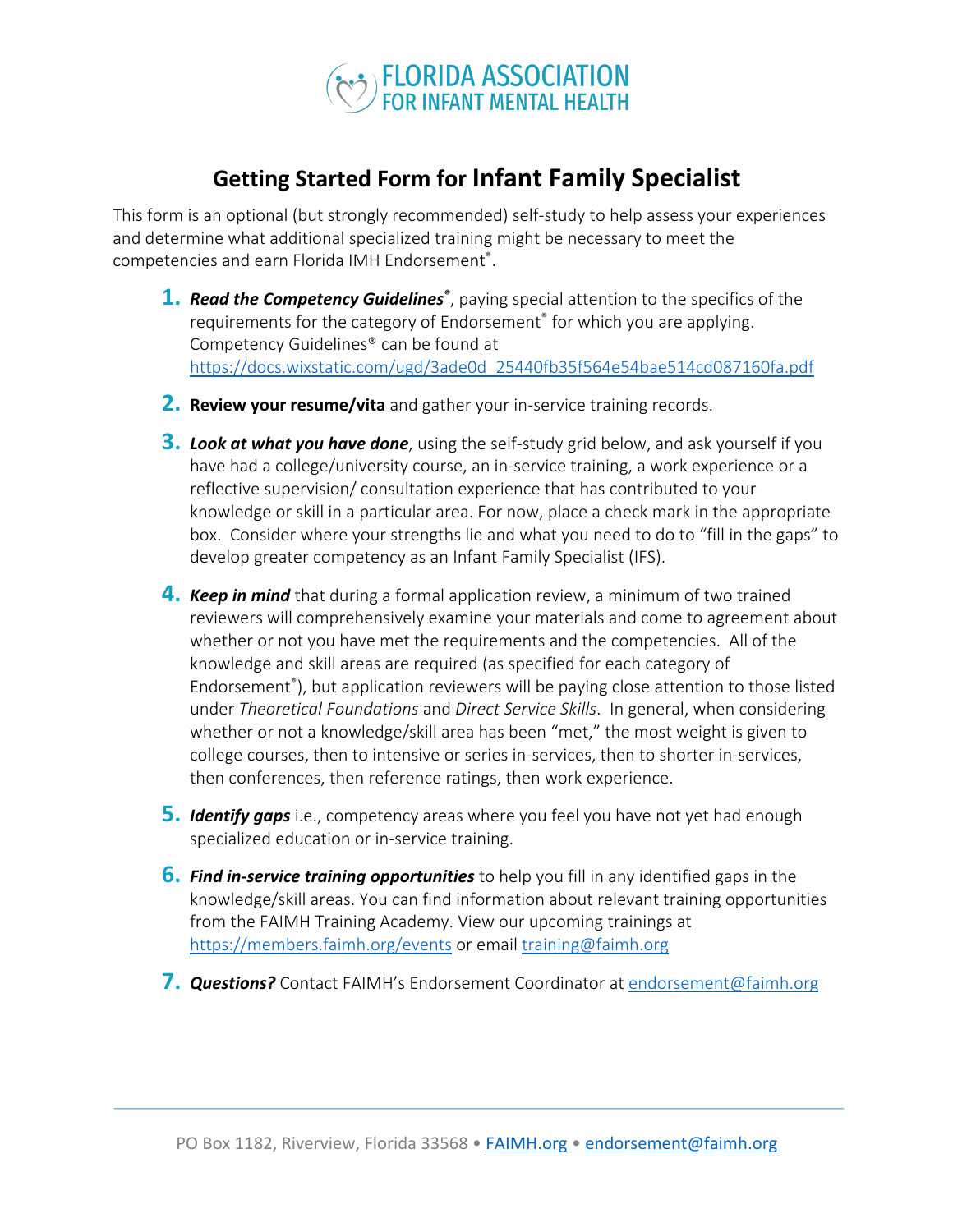## Infant Family Specialist Self-Study Guide

| <b>Theoretical Foundations</b>                     | <b>Education</b> | <b>Work</b> | In-Service Training(s)        |
|----------------------------------------------------|------------------|-------------|-------------------------------|
| Pregnancy and Early Parenthood                     |                  |             |                               |
| Infant/Young Child Development and<br>Behavior     |                  |             |                               |
| Infant/Young Child and Family-Centered<br>Practice |                  |             |                               |
| Relationship-Focused, Therapeutic<br>Practice      |                  |             |                               |
| Family Relationships and Dynamics                  |                  |             |                               |
| Attachment, Separation, Trauma, Grief<br>and Loss  |                  |             |                               |
| Disorders of Infancy/Early Childhood               |                  |             |                               |
| <b>Cultural Competence</b>                         |                  |             |                               |
| Law, Regulation & Policy                           | <b>Education</b> | <b>Work</b> | <b>In-Service Training(s)</b> |
| <b>Ethical Practice</b>                            |                  |             |                               |
| Government, Law, and Regulation                    |                  |             |                               |
| <b>Agency Policy</b>                               |                  |             |                               |
| <b>Systems Expertise</b>                           | <b>Education</b> | <b>Work</b> | In-Service Training(s)        |
| Service Delivery Systems                           |                  |             |                               |
| <b>Community Resources</b>                         |                  |             |                               |

| <b>Direct Service Skills</b> | <b>Education</b> | <b>Work</b> | <b>In-Service Training(s)</b> |
|------------------------------|------------------|-------------|-------------------------------|
| Observation and Listening    |                  |             |                               |
| Screening and Assessment     |                  |             |                               |
| Responding with Empathy      |                  |             |                               |
| Advocacy                     |                  |             |                               |
| Life Skills                  |                  |             |                               |
| Safety                       |                  |             |                               |

| <b>Working with Others</b>                       | <b>Education</b> | <b>Work</b> | In-Service Training(s) Reflective | Supervision/Consultation |
|--------------------------------------------------|------------------|-------------|-----------------------------------|--------------------------|
| <b>Building and Maintaining</b><br>Relationships |                  |             |                                   |                          |
| Supporting<br>Others/Mentoring                   |                  |             |                                   |                          |
| Collaborating                                    |                  |             |                                   |                          |